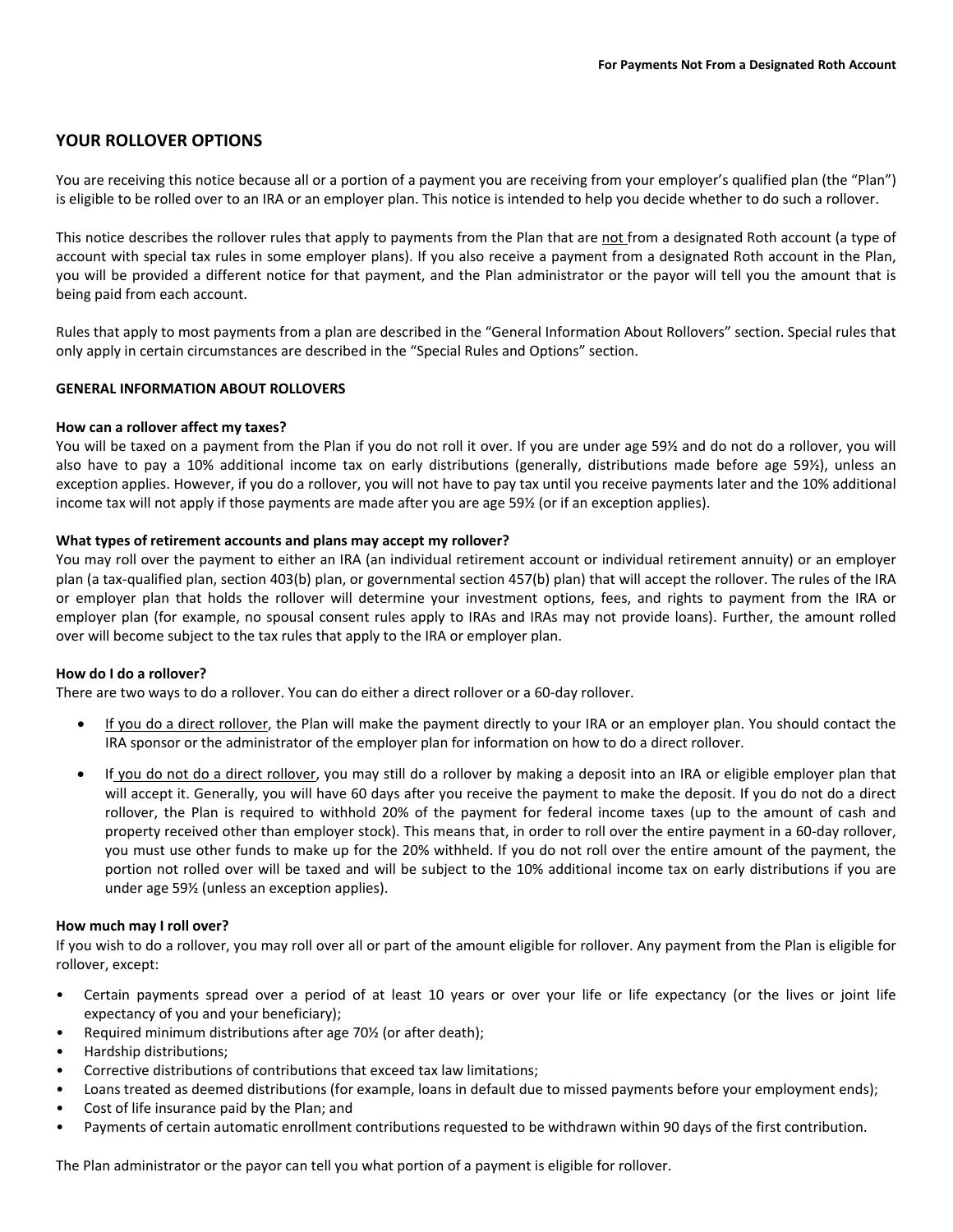## **If I don't do a rollover, will I have to pay the 10% additional income tax on early distributions?**

If you are under age 59½, you will have to pay the 10% additional income tax on early distributions for any payment from the Plan (including amounts withheld for income tax) that you do not roll over, unless one of the exceptions listed below applies. This tax applies to the part of the distribution that you must include in income and is in addition to the regular income tax on the payment not rolled over.

The 10% additional income tax does not apply to the following payments from the Plan:

- Payments made after you separate from service if you will be at least age 55 in the year of the separation;
- Payments that start after you separate from service if paid at least annually in equal or close to equal amounts over your life or life expectancy (or the lives or joint life expectancy of you and your beneficiary);
- Payments made due to disability;
- Payments after your death;
- Corrective distributions of contributions that exceed tax law limitations;
- Cost of life insurance paid by the Plan;
- Payments made directly to the government to satisfy a federal tax levy;
- Payments made under a qualified domestic relations order (QDRO);
- Payments up to the amount of your deductible medical expenses (without regard to whether you itemize deductions for the taxable year);
- Certain payments made while you are on active duty if you were a member of a reserve component called to duty after September 11, 2001 for more than 179 days;
- Payments of certain automatic enrollment contributions requested to be withdrawn within 90 days of the first contribution;
- Payments for certain distributions relating to certain federally declared disasters; and
- Phased retirement payments made to federal employees.

## **If I do a rollover to an IRA, will the 10% additional income tax apply to early distributions from the IRA?**

If you receive a payment from an IRA when you are under age 59½, you will have to pay the 10% additional income tax on early distributions on the part of the distribution that you must include in income, unless an exception applies. In general, the exceptions to the 10% additional income tax for early distributions from an IRA are the same as the exceptions listed above for early distributions from a plan. However, there are a few differences for payments from an IRA, including:

- The exception for payments made after you separate from service if you will be at least age 55 in the year of the separation (or age 50 for qualified public safety employees) does not apply.
- The exception for qualified domestic relations orders (QDROs) does not apply (although a special rule applies under which, as part of a divorce or separation agreement, a tax-free transfer may be made directly to an IRA of a spouse or former spouse).
- The exception for payments made at least annually in equal or close to equal amounts over a specified period applies without regard to whether you have had a separation from service.
- There are additional exceptions for (1) payments for qualified higher education expenses, (2) payments up to \$10,000 used in a qualified first-time home purchase, and (3) payments for health insurance premiums after you have received unemployment compensation for 12 consecutive weeks (or would have been eligible to receive unemployment compensation but for selfemployed status).

## **Will I owe State income taxes?**

This notice does not describe any State or local income tax rules (including withholding rules).

# **SPECIAL RULES AND OPTIONS**

## **If you miss the 60‐day rollover deadline**

Generally, the 60‐day rollover deadline cannot be extended. However, the IRS has the limited authority to waive the deadline under certain extraordinary circumstances, such as when external events prevented you from completing the rollover by the 60‐day rollover deadline. Under certain circumstances, you may claim eligibility for a waiver of the 60‐day rollover deadline by making a written self-certification. Otherwise, to apply for a waiver from the IRS, you must file a private letter ruling request with the IRS. Private letter ruling requests require the payment of a nonrefundable user fee. For more information, see IRS Publication 590-A, *Contributions to Individual Retirement Arrangements (IRAs)*.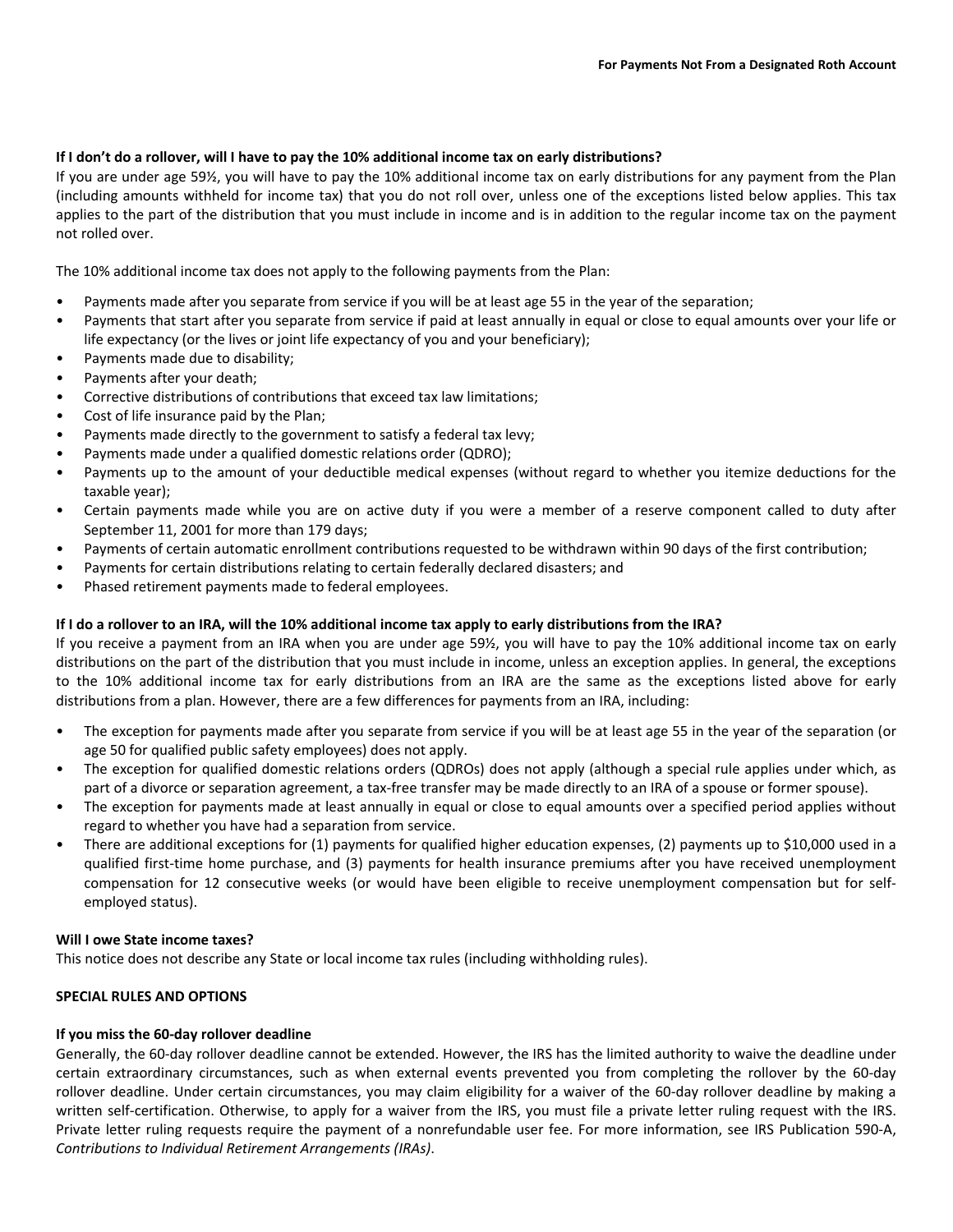#### **If you have an outstanding loan that is being offset**

If you have an outstanding loan from the Plan, your Plan benefit may be offset by the outstanding amount of the loan, typically when your employment ends. The offset amount is treated as a distribution to you at the time of the offset. Generally, you may roll over all or any portion of the offset amount. Any offset amount that is not rolled over will be taxed (including the 10% additional income tax on early distributions, unless an exception applies). You may roll over offset amounts to an IRA or an employer plan (if the terms of the employer plan permit the plan to receive plan loan offset rollovers).

How long you have to complete the rollover depends on what kind of plan loan offset you have. If you have a qualified plan loan offset, you will have until your tax return due date (including extensions) for the tax year during which the offset occurs to complete your rollover. A qualified plan loan offset occurs when a plan loan in good standing is offset because your employer plan terminates, or because you sever from employment. If your plan loan offset occurs for any other reason, then you have 60 days from the date the offset occurs to complete your rollover.

#### **If you were born on or before January 1, 1936**

If you were born on or before January 1, 1936 and receive a lump sum distribution that you do not roll over, special rules for calculating the amount of the tax on the payment might apply to you. For more information, see IRS Publication 575, *Pension and Annuity Income*.

#### **If you roll over your payment to a Roth IRA**

If you roll over a payment from the Plan to a Roth IRA, a special rule applies under which the amount of the payment rolled over (reduced by any after‐tax amounts) will be taxed. However, the 10% additional income tax on early distributions will not apply (unless you take the amount rolled over out of the Roth IRA within 5 years, counting from January 1 of the year of the rollover).

If you roll over the payment to a Roth IRA, later payments from the Roth IRA that are qualified distributions will not be taxed (including earnings after the rollover). A qualified distribution from a Roth IRA is a payment made after you are age 59½ (or after your death or disability, or as a qualified first-time homebuyer distribution of up to \$10,000) and after you have had a Roth IRA for at least 5 years. In applying this 5‐year rule, you count from January 1 of the year for which your first contribution was made to a Roth IRA. Payments from the Roth IRA that are not qualified distributions will be taxed to the extent of earnings after the rollover, including the 10% additional income tax on early distributions (unless an exception applies). You do not have to take required minimum distributions from a Roth IRA during your lifetime. For more information, see IRS Publication 590‐A, *Contributions to Individual Retirement Arrangements (IRAs)*, and IRS Publication 590‐B, *Distributions from Individual Retirement Arrangements (IRAs)*.

## **If you do a rollover to a designated Roth account in the Plan**

You cannot roll over a distribution to a designated Roth account in another employer's plan. However, you can roll the distribution over into a designated Roth account in the distributing Plan. If you roll over a payment from the Plan to a designated Roth account in the Plan, the amount of the payment rolled over (reduced by any after‐tax amounts directly rolled over) will be taxed. However, the 10% additional tax on early distributions will not apply (unless you take the amount rolled over out of the designated Roth account within the 5-year period that begins on January 1 of the year of the rollover). If you roll over the payment to a designated Roth account in the Plan, later payments from the designated Roth account that are qualified distributions will not be taxed (including earnings after the rollover). A qualified distribution from a designated Roth account is a payment made both after you are age 591/2 (or after your death or disability) and after you have had a designated Roth account in the Plan for at least 5 years. In applying this 5‐ year rule, you count from January 1 of the year your first contribution was made to the designated Roth account. However, if you made a direct rollover to a designated Roth account in the Plan from a designated Roth account in a plan of another employer, the 5-year period begins on January 1 of the year you made the first contribution to the designated Roth account in the Plan or, if earlier, to the designated Roth account in the plan of the other employer. Payments from the designated Roth account that are not qualified distributions will be taxed to the extent of earnings after the rollover, including the 10% additional income tax on early distributions (unless an exception applies).

#### **If you are not a Plan participant**

Payments after death of the participant. If you receive a distribution after the participant's death that you do not roll over, the distribution will generally be taxed in the same manner described elsewhere in this notice. However, the 10% additional income tax on early distributions and the special rules for public safety officers do not apply, and the special rule described under the section "If you were born on or before January 1, 1936" applies only if the participant was born on or before January 1, 1936.